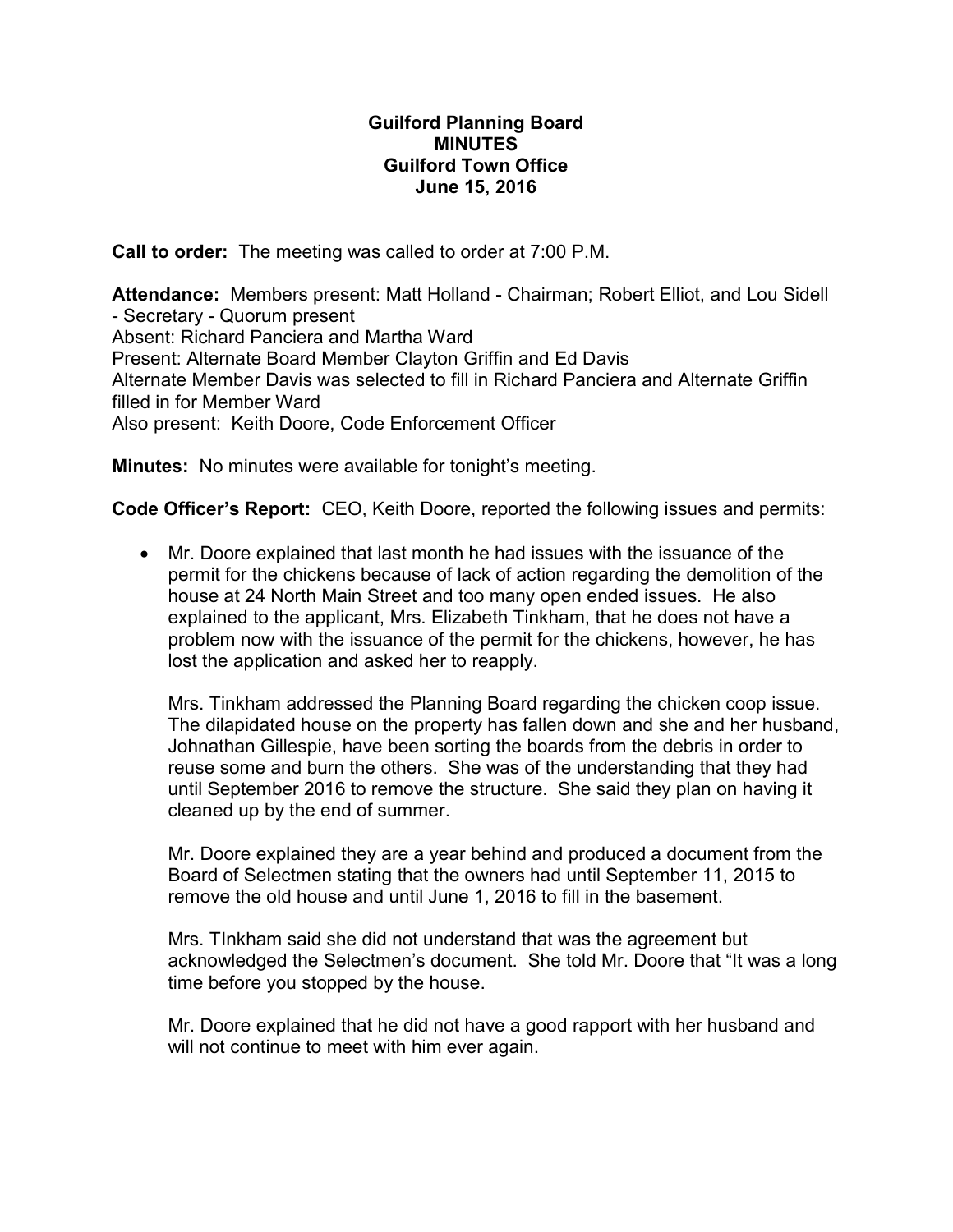The Planning Board was concerned that this matter was before them and stated that it belongs back in front of the Selectmen since the order was from them.

Mr. Doore explained that in light of the Guilford Property Maintenance Ordinance it was appropriate to come to the Planning Board.

The Planning Board stated that the Property Maintenance Ordinance was not in effect at the time of the Selectmen issued the order and therefore did not apply to this instance.

Aquifer Protection: At the invitation of the Planning Board, Lance Pulkkinen of the Guilford/Sangerville Water District came to the meeting to answer questions and provide input regarding Aquifer Protection. Guilford shares its aquifer with towns of Abbot and Sangerville. Mr. Pulkkinen explained that the aquifer also runs up as far as Blanchard. The Planning Board has been concerned for some time that there is a potential for a large water using industry such as a bottling company that could drill a well and significantly draw down the community's water supply or that an inappropriate company could dump harmful chemicals into the aquifer.

The Planning Board asked Mr. Pulkkinen if there were any other communities that have addressed the issue or if there have been joint community efforts elsewhere in the state. He explained that Sangerville was also looking into the issue and that our timing was appropriate in light of joint interest. He explained that he would look into the matter of a joint community efforts and the possibility of plans or ordinances that have already been implemented.

About all the district has to rely on for now is a statute regarding well head protection. It does not go as far as an aquifer protection effort. He suggested that we may want to look into the 1986 Safe Drinking Water Act.

The Board thanked Mr. Pulkkinen for attending the meeting and sharing information and that it looks forward to working with the district and the surrounding communities in the near future.

He also stated that the district is capable of a 2,000 gallon/minute drawdown. Our sand and gravel aquifer provides a natural filtering system.

Code Officer's Report continued: Mr. Doore updated the Board on the following permits and issues:

- Cleanup efforts at the east end of High Street. It is located on the north side of street and just west of the car wash. The property is cleaner than it was and several truck load of material have been removed.
- Keith and Hilary Kendall, 13 High Street, Map 16, Lot 28, permit for a new 16' x 28' porch and mud room.